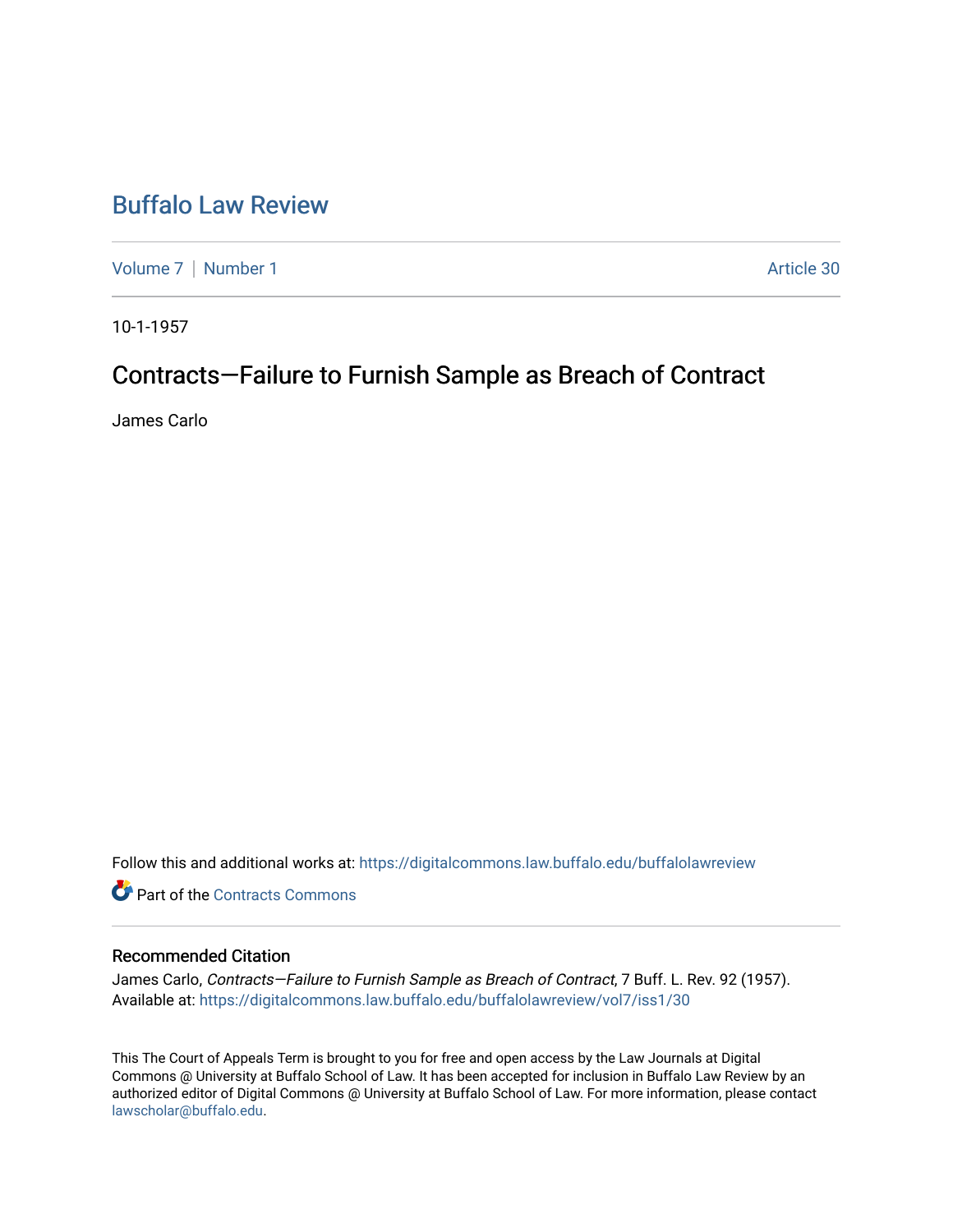### *BUFFALO LAW REVIEW*

congressional intention was, whether the Congress intended to pre-empt the entire field. The court may look to see if the federal regulations is so "... pervasive as to make reasonable the inference that Congress left no room for the states to supplement it,"<sup>68</sup> or whether the legislation touches a field in which the federal interest is so dominant.69

Defendants, in the action, argued that the Federal Housing Authority, an administrative agency of the United States, administrating the National Housing Act, was the watchdog to protect the tenants in such a project. Thus, it was argued, that the statutory scheme demonstrated that Congress intended to have the **F.H.A.** supervise the project, completely control it and protect the tenant and thus pre-empt the field.

The Court, in upholding the jurisdiction of the New York courts in this case, pointed to the functions given the administrator by the National Housing Act and ruled that it was: **". .** . no duty of his to exercise benevolent supervision over real estate developers."<sup>70</sup> The administrator is but a negotiator and agent for the Government to protect the Treasury by approving only financially sound mortgage risks and to protect veterans and other tenants from being victimized by exorbitant rents as long as F.H.A. loans were on the property. The administrator is -not a judge and not a guardian of tenants. Congressional intention was not to have the administrator as a judge for there was no Federal forum provided for in the Act in which equitable issues of this nature could be decided.

# **CONTRACTS**

#### Failure To Furnish Sample As Breach **Of** Confracf

Where a sale is made subject to the buyer's satisfaction his approval becomes a condition precedent to his obligation to accept the merchandise.<sup>1</sup> The power to withhold approval is absolute where the object of the contract is to "gratify taste, serve personal convenience, or satisfy individual preference."<sup>2</sup> However commercial contracts in this state, where the suitability of the goods is a matter of "mechanical fitness, utility, or marketability," are subject to the rule

**<sup>68.</sup>** Rice v. Santa Fe Elevator Corporation, **331 U.S.** 218, **230** (1947). **69.** Pennsylvania v. Nelson, **350 U.S.** 497 **(1956).**

**<sup>70.</sup>** Northridge Cooperative v. 32nd Avenue Construction Corporation, 2 **N.Y.2d** 514, **533, 161 N.Y.S.2d** 404, 416 **(1957).**

**<sup>1.</sup>** Doll v. Noble, **116** N.Y. **230,** 22 **N.E.** 406 **(1889);** Duplex Safety Boiler Co. v. Garden, **101** N.Y. **387,** 4 **N.E.** 749 **(1886);** Atlas Shoe Co. v. Lewis, 202 **App.** Div. 244, 195 N.Y. Supp. **618 (3rd** Dep't **1922).** 2. Duplex Safety Boiler Co. v. Garden, supra note **1.**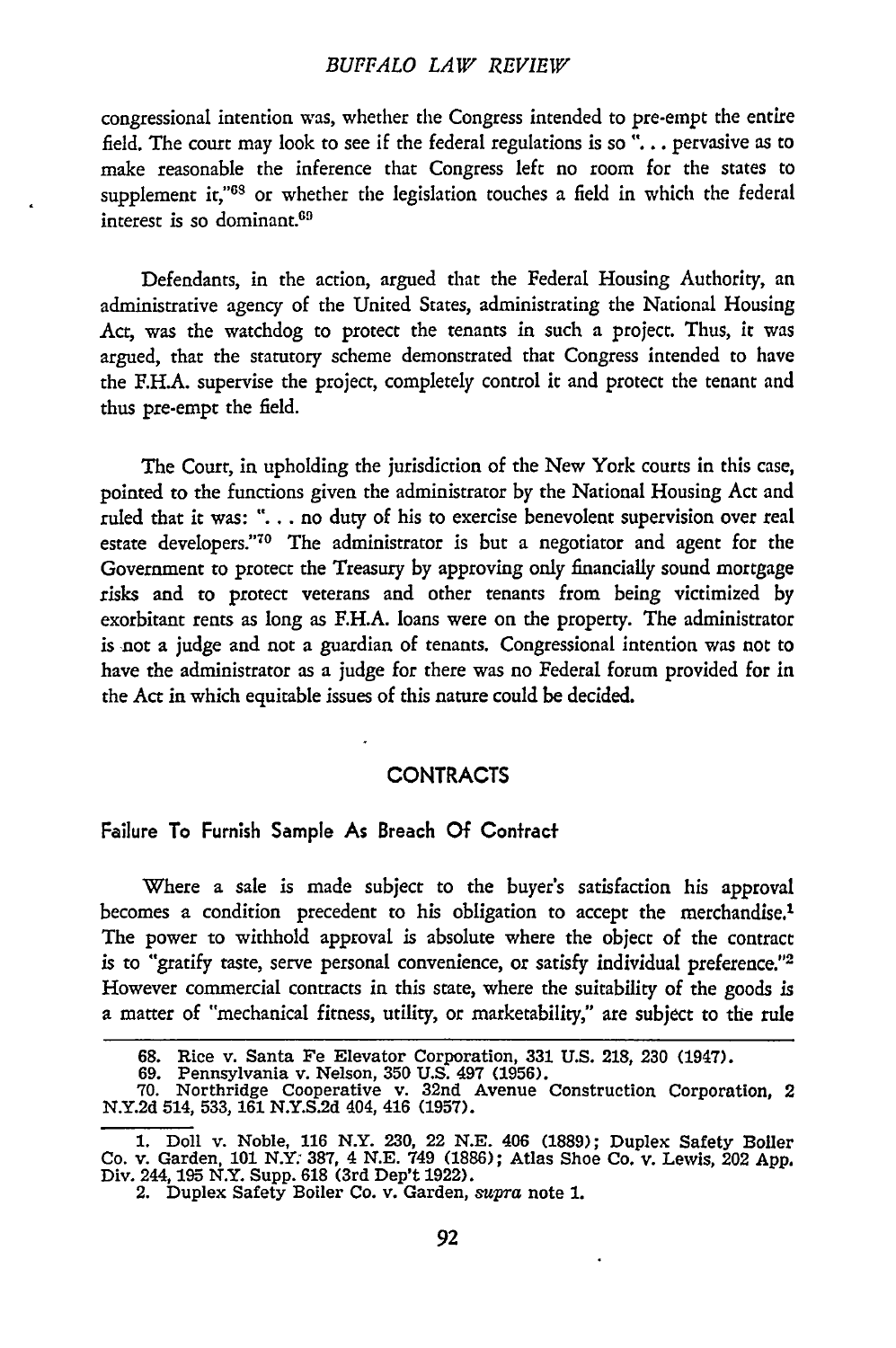### *COURT OF APPEALS, 1956 TERM*

that the contract imposes upon the buyer the requirement only that "a reasonable man ... be satisfied with the performance."<sup>3</sup>

*Alper Blouse Company v. E. E. Connor and Co. Inc.,4* was an action to recover the purchase price paid for cloth which plaintiff refused to accept because of allegedly defective quality. The buyer, relinquishing his privilege to return them, entered into an agreement whereby the seller was to take back the goods, refinish them, and submit a new sample for approval The buyer never approved the submitted sample which was not of the refinished goods. Nevertheless, the seller delivered the goods.

The Appellate Division<sup>5</sup> held that there was sufficient evidence that the sample was of such quality that the buyer should have approved and "the bulk was of better quality and more suitable for the purpose intended than the sample." The Court of Appeals, in reinstating the trial court's judgment for plaintiff, held that failure to furnish a sample of the actual goods was a breach of the agreement. An approved sample being a condition precedent to buyer's obligation to accept the shipment, $6$  the case is disposed of at this point in plaintiff's favor. Further issue heard by the lower courts as to the better quality or suitability of the bulk was irrelevant.

However, as an alternative ground of decision, the Court pointed out that even with an approved sample, there is an implied warranty that the bulk shall correspond therewith in quality.7 The seller assumes the burden of not only establishing a satisfactory sample,<sup>8</sup> but also showing that the bulk of the goods shipped corresponded to the sample.<sup>9</sup> The buyer cannot be compelled to accept goods which do not correspond to the sample.<sup>10</sup> In dictum this Court affirms its earlier holding that the fact that the bulk is better suited for the purpose is not the proper test, but rather the goods must "actually match" the sample.<sup>11</sup>

This apparently presents an anomaly. In commercial contracts the buyer

- 
- 

**6.** See cases cited note **1,** *supra.* **7.** N.Y. **PERSONAL** PROPERTY LAW **§97. 8.** Doll v. Noble, *supra* note **1;** Bowery Nat. Bank v. Mayor of New York, **63** N.Y. **336 (1875).**

**9.** Alper Blouse Co. v. Connor and Co., **309** N.Y. **67, 71, 127 N.E.2d 813, 815 (1955);** Rosenstein v. Casein Mfg. Co., 50 Misc. 345, 347, 98 N.Y. Supp. 645, 646 (1906).

10. Henry & Co. v. Talcott, **175** N.Y. 385, 390, 67 N.E. 617, **618** (1903); Beirne v. Dodd, **5** N.Y. 95, 98 (1851); Hanhart v. Labe Importing Co., 4 Misc.2d 256, 157 N.Y. Supp. 897 (1st Dep't 1916).

11. Alper Blouse Co. v. Connor & Co., note 9 *supra.*

<sup>3.</sup> Duplex Safety Boiler Co. v. Ghrden, *supra* note **1;** Hammel v. Stern, 21 App. Div. 544, 48 N.Y. Supp. 528 (1st Dep't 1897), aff'd 164 N.Y. 603, 58 N.E. 1088 (1900); 1 RESTATEMENT, CONTRACTS § 265 (1932).<br>4. 2 N.Y.2d 281, 159 N.Y.S.2d 481 (1957); See prior proceedings, 309 N.Y. 67, 127 N.E.2d 81

**<sup>5. 1</sup>** App. Div.2d 617, 618, 152 N.Y.S.2d 222, 224 **(lst** Dep't 1956).